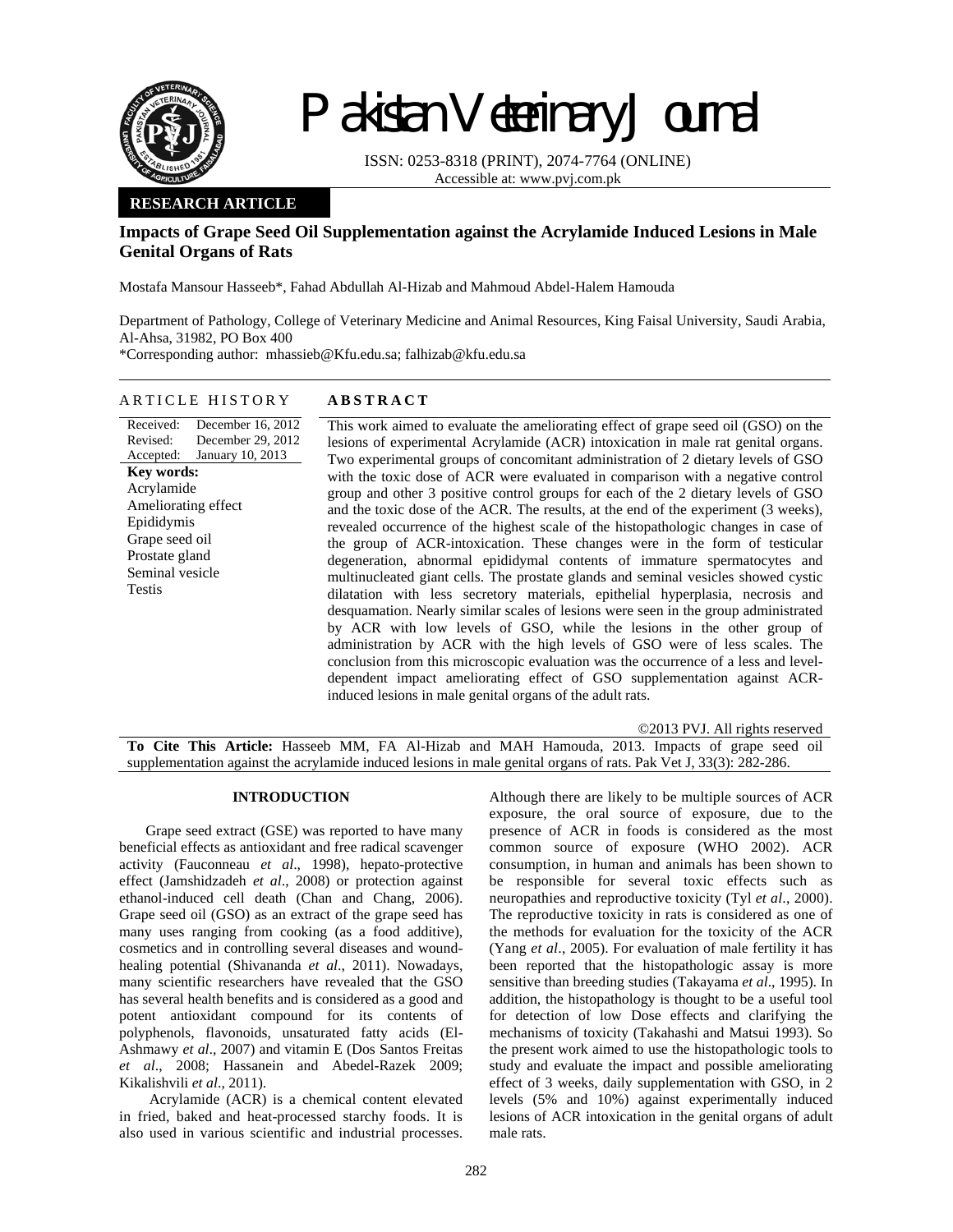#### **MATERIALS AND METHODS**

**Laboratory animals:** A total of 180 adult male Sprague-Dawley rats (of about 150-200 g BW), were obtained from the Animal House of College of Veterinary Medicine & Animal Resources, King Faisal University. The rats were left for one week period to enable acclimatization under standard hygienic conditions. Rats were fed on commercial pellet (obtained from the Grain Silos and Flourmills Organization-Riyadh) with free access to food and water. The National Research Council guide for the care and use of laboratory animals was followed.

**Chemicals:** Acrylamide (ACR) was purchased from Sigma-Aldrich Chemie GmbH, Riedstr, 2, D-89555 Steinheim Germany, as a white powder with purity over 98%. Grape seed oil (GSO), commercial name (Pepin Raisin), purchased from Huilerie emile, NOEL SAS 30130 Pont-Saint-Esprit-France.

**Experimental design:** The used rats were randomly divided into 6 groups and housed in separate cages (n=30) and treated for 3 weeks as followings: Group 1 (Gp1), received drinking water (free from any chemicals) *ad libitum*, fed on commercial pellet of rat diet allover the experiment, and maintained as a negative control. Groups 2 and 3 (Gp2 and Gp3) received the commercial diet mixed with 5% and 10% GSO (Kikalishvili *et al*., 2011), and maintained as positive controls for GSO. Group 4 (Gp4) daily intoxicated with ACR (45 mg/Kg BW in drinking water) according to Rahangadale (2012), and maintained as a positive control for ACR-intoxication. Group 5 (Gp5) daily intoxicated with ACR and fed on diet mixed with 5% GSO, and remained as the  $1<sup>st</sup>$ experimental group for the effect of the low level of GSO. Group 6 (Gp6) daily intoxicated with ACR and fed on diet mixed with 10% GSO, and assigned as the 2<sup>nd</sup> experimental group for the effect of the high level of GSO. Rats of all groups were clinically observed till the end of the experiment, at which all rats were euthanized and necropsied. Tissue specimens were collected from the male genital organs (testes, epididymis, prostate glands and seminal vesicles) and prepared for histopathologic examination.

**Histopathologic techniques:** The collected tissue specimens were fixed in Bouin's solution, washed and processed for embedding in paraffin blocks. Paraffin sections of 5 microns-thick were cut and stained with Hematoxylin and eosin (Bancroft and Stevens, 1996) and examined microscopically. The microscopic changes were recorded and comparatively evaluated using a common scales for changes (Misawa *et al*., 2000; Yíldíz *et al*., 2011) in the examined organs  $(+ 1 =$  normal to very less changes,  $+ 2 =$  mild changes,  $+ 3 =$  moderate changes and  $+ 4$  = severe changes).

#### **RESULTS**

Regarding the clinical observations in the present work, some neurologic signs of paralysis, splaying and dragging, especially of the hind limbs were observed (starting from the end of the  $1<sup>st</sup>$  week and later on) in the ACR intoxicated group (Gp4). Similar observations, but in a mild form were also noticed in rats administrated with the ACR and the low level of GSO (Gp5). The other group of rats administrated with the ACR and the high level of GSO (Gp6) exhibited a similar mild form of the neurologic signs from the end of the  $1<sup>st</sup>$  week but gradually disappeared all over the following days. The rats in the other groups (Gp1, Gp2 and Gp3), did not exhibit any abnormal signs all over the experiment.

Rats in Gp1, Gp2 and Gp3 showed nearly similar scale  $(+1)$  of testicular changes. The testes in these groups showed nearly normal and complete spermatogenesis. Most of all the seminiferous tubules appeared filled with normal contents of Sertoli cells, spermatogonial cells, spermatocytes, spermatids, and mature spermatozoa (Figs. 1 and 2). The testes of the rats in Gp4 as well as in Gp5 were nearly similar and showed scales of changes ranged from +3 to +4. The testes showed impairment in spermatogenesis with presence of degenerated spermatogonial cells, immature round spermatids and excess of the multinucleated spermatocytic giant cells in most of all the seminiferous tubules in Gp4 (Figs. 3 and 4), or in a few of the tubules (Fig. 5) in Gp5. The rats in Gp6 showed scale (+2) of testicular changes. The changes were also in form of impairment of spermatogenesis but with presence of round spermatids and few multinucleated spermatocytic giant cells in most of all the seminiferous tubules (Fig. 6).

The epididymal changes in rats of Gp1, Gp2 and Gp3 were nearly of similar scale  $(+1)$ , where the cauda showed intact epithelium (Fig. 7), while the caput appeared plugged with mature spermatozoa (Fig. 8). The rats in Gp4 and Gp5 showed nearly similar scale (from  $+3$  to  $+4$ ) of epididymal changes at the two regions. In Gp4, variable degrees of epithelial degeneration, few of the mature spermatozoa and excess of the immature spermatocytes, round spermatids and multinucleated spermatogonial giant cells (Figs. 9 and 10) were seen. The rats in Gp6 showed less and mild scale (+2) of changes. The caput epididymis appeared plugged with excessive number of the mature spermatozoa with a few of the immature round spermatids (Fig. 11), while the cauda showed dilated tubules, some of which were also plugged with the mature spermatozoa and a few round spermatids (Fig. 12).

The rats in Gp1, Gp2 and Gp3, showed similar scale (+1) of the prostatic changes. The prostatic acini were lined with normal epithelium and filled with normal secretory materials (Fig. 13). The prostate glands of the rats in Gp4 and Gp5, showed nearly similar scale of changes (+4). Numerous changes of epithelial hyperplasia, necrosis and desquamation (Fig. 14) were seen, while the secretory materials were very less. The scale of prostatic changes in Gp6 was milder  $(+3)$ , where the acini showed cystic dilatation with presence of variable amounts of the secretory materials and in some areas appeared separated by edema (Fig. 15).

The rats in Gp1, Gp2 and Gp3 showed similar scales (+1) of changes in the seminal vesicles. The acini showed normal epithelium and contained variable amounts of the normal secretory material (Fig. 16). In case of Gp4 and Gp5, nearly similar scales  $(+2)$  of changes were seen. The acini showed epithelial changes of hyperplasia, necrosis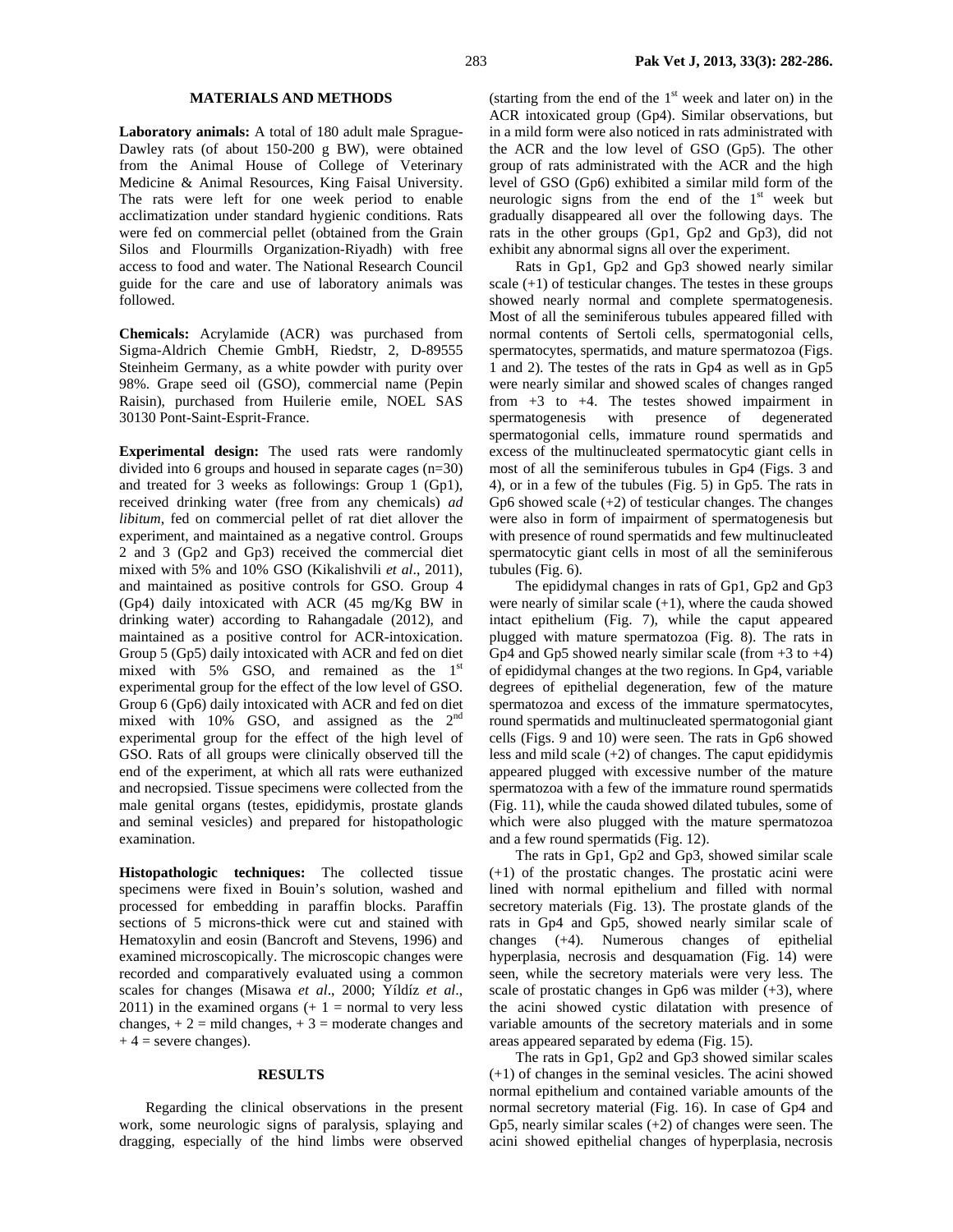

**Fig. 1:** Testis, Gp1 (Scale +1): Complete spermatogenesis in most of all the seminiferous tubules (arrows). H and E. X 250; **Fig. 2:** Testis, Gp1 (Scale +1): Complete spermatogenesis in the seminiferous tubule. H and E. X 400; **Fig. 3:** Testis, Gp4 (Scale +3): Large number of the multinucleated spermatocytic giant cells (arrows) with no spermatids or spermatocytes inside the lumina of most tubules. H and E. X 250; **Fig. 4:** Testis, Gp4 (Scale +4): Testicular degeneration with few mononuclear round cells and excess of multinucleated giant cells (arrows) in most of the seminiferous tubules. H and E. X 400.



**Fig. 5:** Testis, Gp5 (Scale +3): Large number of the multinucleated spermatocytic giant cells (arrows) in few of the seminiferous tubules. H and E. X 250; **Fig. 6:** Testis, Gp6 (Scale +2): Few multinucleated spermatocytic giant cells (arrows) and congested interstitial blood vessel (C). H and E. X 250; **Fig. 7:** Caput epididymis, Gp1 (Scale +1): Normal intact epithelium and free lumina (Scale +1). H and E. X 400; **Fig. 8:** Cauda epididymis, Gp1 (Scale +1): Normal tubules plugged with mature spermatozoa. H and E. X 400

and desquamation (Fig. 17). The rats in Gp6 showed scale (+1) of changes, where the acini showed nearly normal epithelium but accompanied with less amounts of secretory materials (Fig. 18).

### **DISCUSSION**

The current work aimed to study and evaluate the possible ameliorating effect of GSO supplementation on the experimentally induced lesions of ACR intoxication in the male genital organs of the rats. The intoxicated rats in Gp4 exhibited gradual neurologic signs of paralysis, splaying and dragging of the hind limbs starting from the



**Fig. 9:** Caput epididymis, Gp4 (Scale +3): Degenerated and necrotic round spermatids with excessive multinucleated spermatocytic giant cells (arrows). H and E. X 400; **Fig. 10:** Cauda epididymis, Gp4 (Scale +4): Large numbers of the immature round spermatids and multinucleated spermatocytic giant cells (arrows). H and E. X 250; **Fig. 11:** Caput epididymis, Gp6 (Scale +2): Tubules plugged with mature spermatozoa mixed with few immature round spermatids (arrows). H and E. X 160; **Fig. 12:** Cauda epididymis, Gp6 (Scale +2): Tubules plugged with mature spermatozoa mixed with numerous immature round spermatids (arrows). H and E. X 160.



**Fig. 13:** Prostate gland, Gp1 (Scale +1): Normal dilated acini filled with normal secretory materials. H and E. X 160; **Fig. 14:** Prostate gland, Gp4 (Scale +4): Mild epithelial hyperplasia with absence of the secretions in some of the acini (arrows). H and E. X 160; **Fig. 15:** Prostate gland in Gp6 (Scale +3): Cystic acini (Cy) widely separated with edema (asterisk). The acini filled with normal secretions (arrow). H and E. X 160; **Fig. 16:** Seminal vesicle, Gp1 (Scale +1): Normal epithelium and secretory materials (arrows). H and E. X 400



**Fig. 17:** Seminal vesicle, Gp4 (Scale +2): Hyperplastic epithelium with some necrotic and desquamated cells mixed with the secretory materials (arrow). H and E. X 250; **Fig. 18:** Seminal vesicle, Gp6 (Scale +1): Less or non-hyperplastic epithelium and few secretions (arrow). H and E. X 160.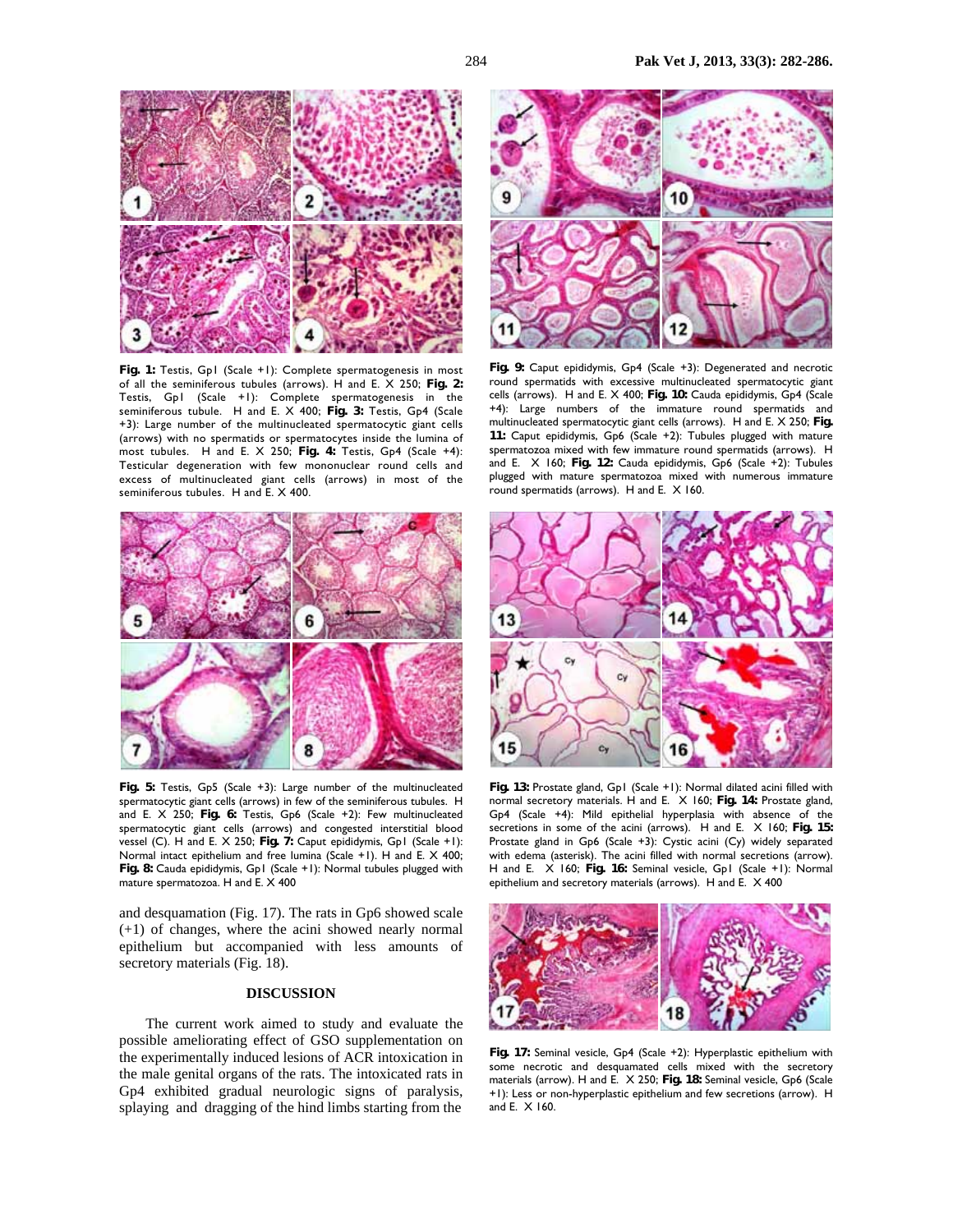end of the  $1<sup>st</sup>$  week of administration. These neurologic signs were similar to the reported signs for ACR intoxication (Tyl *et al*., 2000; LoPachin 2004; Rahangadale *et al*., 2012), that were mainly attributed to the induced lesions in the spinal cord. However, a mild form of these signs were observed in rats administrated by ACR with low level of GSO (Gp5), while the group of rats administrated with the ACR and the high level of GSO (Gp6) exhibited a great diminish of these neurologic signs starting from the end of the  $1<sup>st</sup>$  week and disappeared gradually in the following days of the experiment. These observations indicate clearly the level-dependent positive impact of GSO on ameliorating the neurotoxic effect of ACR.

The testicular lesions in rats of the intoxicated rats in Gp4 were indicative for the severe toxic effect (scale +3 to +4) of the ACR. The seminiferous tubules showed degrees of spermatogonial cell degeneration, absence of the mature spermatocytes and spermatids with presence of excessive multinucleated giant cells. These findings were consistent to what reported by Al-Damegh (2012) with regard to the oxidative stress of the toxic agents on the testes. Moreover, the present data for the testicular changes in Gp5, of the administrated rats with ACR and the low level of GSO revealed the testicular affection with a nearly similar scales ranged from +3 to +4. These findings indicate the less or no effect for the low level of GSO. The testes of the administrated rats with ACR and the high level of GSO  $(Gp6)$ , showed scales of testicular changes ranges from  $+1$ to +2. Very few numbers of the multinucleated giant cells were seen inside the seminiferous tubules. These findings assure the positive ameliorating effect of high level of GSO over the low level (level-dependent effect). In fact, the ameliorating effect of GSO against ACR-induced lesions is mainly attributed to its known anti-lipid peroxidation and antioxidant mechanisms (Li *et al*., 2001). These results agree with Al-Damegh (2012) who mentioned that it is beneficial to use exogenous antioxidants that have been assessed before for their ability to counteract the induced oxidative stress in the testes. Our findings for the ameliorating effect of GSO against ACR intoxication are supported by the report of Lee *et al*. (2005) about the chemoprevention of acrylamide toxicity by using of antioxidants. These findings are also partially agree with what reported by El-Ashmawy *et al*. (2007) for the impact of GSE in case of ethanol toxicity in the testes.

Concerning the present histopathologic findings in the epididymis, the intoxicated rats in Gp4 as well as the rats administrated by ACR with the low level of GSO (Gp5) showed nearly similar scale (ranged from  $+3$  to  $+4$ ) of epididymal changes. These epididymal changes were consisted of variable degrees of epithelial degeneration with less numbers of the mature spermatozoa and excess of the immature spermatogonial cells and multinucleated giant cells. On the other hand, the rats administrated by the ACR with the high level of GSO (Gp6) showed milder scale  $(+2)$ of the epididymal changes. The epididymal tubules were plugged with excess of the mature spermatozoa and few immature round spermatids. These occurred lesions in the epididymis not previously mentioned in other works. We observed that changes seem to be come consistent with the previously mentioned lesions in the testes. These findings reflect the positive impact for the high level of GSO over than the low level. Therefore, it was clearly that GSO has

also a level-dependent ameliorating effect on the ACRinduced lesions in the epididymis.

The results for the prostatic microscopic changes (scale +4), in the intoxicated rats of Gp4 were nearly similar to those seen in the rats administrated by the ACR and the low level of GSO (Gp5). The epithelium of the acini was affected by several degrees of hyperplasia, necrosis and desquamation. These changes, especially of epithelial hyperplasia suggesting predisposing lesions for the proposed carcinogenic effect of ACR intoxication (Klaunig, 2008). The rats in other group administrated by ACR with high level of GSO (Gp6), showed milder changes (scale +3) than those in Gp4 and Gp5. The acini showed edema and cystic dilatation with mild degrees of the epithelial degeneration and hyperplasia. The present microscopic changes in the seminal vesicles were somewhat less severe than in the prostate gland. These changes were nearly similar (scale  $+2$ ) in the rats of Gp4 and Gp5. The seminal vesicles in these rats showed epithelial changes nearly similar to those seen in the prostate glands (degeneration, hyperplasia, and desquamation) but less severe. These findings were somewhat milder or absent (scale  $+1$ ) in the rats of Gp6. The acini were lined with apparently normal epithelium but contained less secretory materials. The mentioned findings in the prostate glands and the seminal vesicles were also indicative of the more ameliorating effect of high level of the GSO, on ACR intoxication than the low one.

**Conclusion:** The present work concluded that the ACRinduced lesions in male rats were obviously seen in the testes and epididymis, while less change was seen in the prostate glands and the seminal vesicles. The testicular changes for the impairment of the spermatogenesis sure lead to infertility of the exposed males. The comparative microscopic evaluation, for the concurrent administration of the GSO led to main conclusion for the positive impact and ameliorating effect of the GSO (especially in high levels) against the induced lesions of the ACR in the male reproductive organs of the rats, so it could be used in human diet as a food supplement to improve the fertility, nutritive and protective value.

**Acknowledgement:** The authors wishes to thank the Scientific Research Deanship, King Faisal University, Saudi Arabia kingdom, for support this work by a financial grant for the annual project N0.130030.

#### **REFERENCES**

- Al-Damegh MA, 2012. Rat testicular impairment induced by electromagnetic radiation from a conventional cellular telephone and the protective effects of the antioxidants vitamins C and E. Clinics (Sao Paulo), 67: 785-792.
- Bancroft JD and A Stevens, 1996. Theory and Practice of Histological Techniques, 4th Ed, Churchill Livingston, New York, Edinburgh, London.
- Chan WH and YJ Chang, 2006. Dosage effects of resveratrol on ethanol-induced cell death in the human K562 cell line. Toxicol Lett, 161: 1-9.
- Dos Santos Freitas L, RA Jacques, MF Richter, AL Silva and EB Caramão, 2008. Pressurized liquid extraction of vitamin E from Brazilian grape seed oil. J Chromatogr A, 1200: 80-83.
- El-Ashmawy IM, S Amal and MS Osama, 2007. Effects of marjoram volatile oil and grape seed extract on ethanol toxicity in male rats. Basic Clin Pharmacol Toxicol, 101: 320-327.